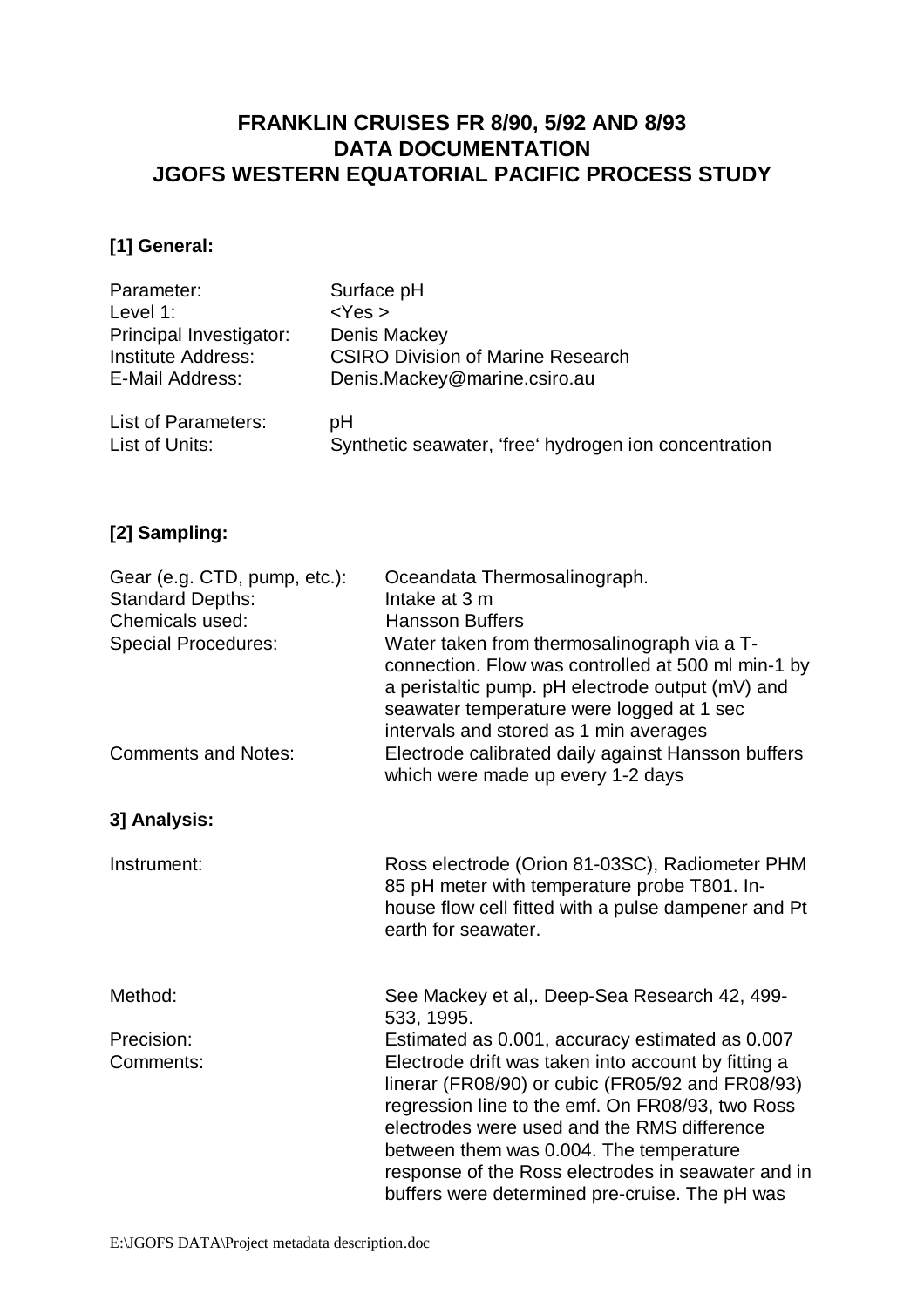calculated at the thermosalinograph temperature according to the method of Fuhrman and Zirino, Deep-Sea Research, 35, 197-208, 1988.

## **[4] Results:**

| Quality of Data: | On FR05/92, the difference between $pCO2$      |
|------------------|------------------------------------------------|
|                  | calculated from the pH and direct measurements |
|                  | had an RMS difference of $\pm$ 8 $\mu$ atm.    |

Known Problems:

## **[5] Brief description of analytical method**

- Mackey, D. J., Higgins, H. W., Mackey, M. D. and Holdsworth, D. (1998) Algal class abundances in the western equatorial Pacific: estimation from HPLC measurements of chloroplast pigments using CHEMTAX. Deep-Sea Research, **45**, 1441-1468.
- Mackey, D. J., Parslow, J. S., Griffiths, F. B., Higgins, H. W. and Tilbrook, B. (1997) Phytoplankton productivity and the carbon cycle in the western equatorial Pacific under ENSO and non-ENSO conditions. Deep-Sea Research, **44**, 1951-1978.

## **[6] Comments:**

.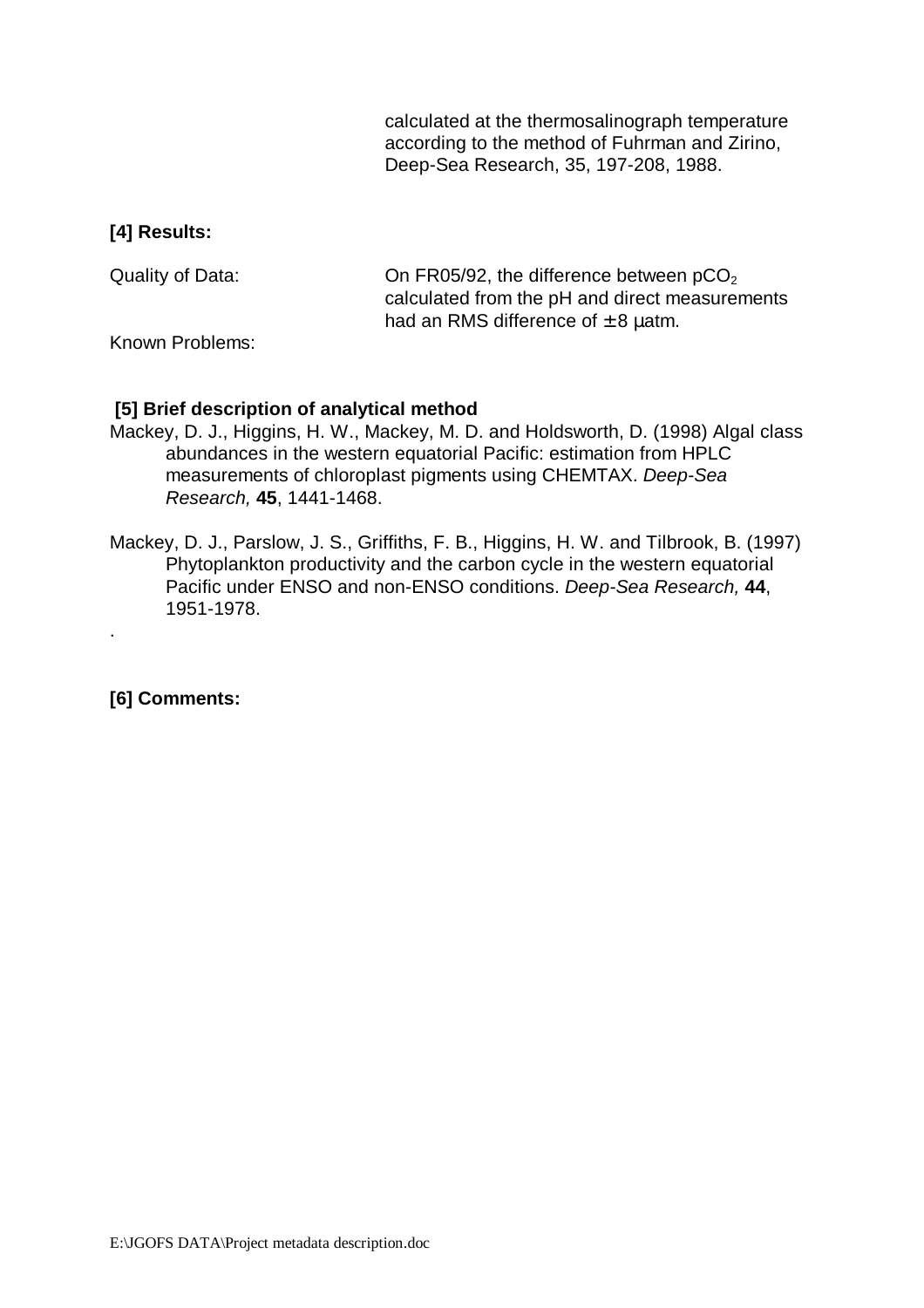# **FRANKLIN CRUISES FR 8/90, 5/92 AND 8/93 DATA DOCUMENTATION JGOFS WESTERN EQUATORIAL PACIFIC PROCESS STUDY**

# **[1] General:**

| Parameter:                 | Surface $pCO2$                           |
|----------------------------|------------------------------------------|
| Level 1:                   | $<$ Yes $>$                              |
| Principal Investigator:    | Denis Mackey                             |
| <b>Institute Address:</b>  | <b>CSIRO Division of Marine Research</b> |
| E-Mail Address:            | Denis.Mackey@marine.csiro.au             |
| <b>List of Parameters:</b> | pCO <sub>2</sub>                         |
| List of Units:             | μatm                                     |

## **[2] Sampling:**

| Gear (e.g. CTD, pump, etc.):<br><b>Standard Depths:</b><br>Chemicals used:<br><b>Special Procedures:</b> | Oceandata Thermosalinograph.<br>Intake at 3 m<br>Hansson Buffers fof pH measurement<br>Water taken from thermosalinograph via a T-<br>connection. Flow was controlled at 500 ml min-1 by<br>a peristaltic pump. pH electrode output (mV) and<br>seawater temperature were logged at 1 sec                                                                                                                                                                                                                                       |
|----------------------------------------------------------------------------------------------------------|---------------------------------------------------------------------------------------------------------------------------------------------------------------------------------------------------------------------------------------------------------------------------------------------------------------------------------------------------------------------------------------------------------------------------------------------------------------------------------------------------------------------------------|
| <b>Comments and Notes:</b>                                                                               | intervals and stored as 1 min averages<br>Electrode calibrated daily against Hansson buffers<br>which were made up every 1-2 days                                                                                                                                                                                                                                                                                                                                                                                               |
| 3] Analysis:                                                                                             |                                                                                                                                                                                                                                                                                                                                                                                                                                                                                                                                 |
| Instrument:                                                                                              | Ross electrode (Orion 81-03SC), Radiometer PHM<br>85 pH meter with temperature probe T801. In-<br>house flow cell fitted with a pulse dampener and Pt<br>earth for seawater.                                                                                                                                                                                                                                                                                                                                                    |
| Method:                                                                                                  | Since the surface waters were always nutrient<br>depleted, we calculated the alkalinity from the<br>salinity and a specific alkalinity of 0.1194 (Skirrow<br>in Chemical Oceanography, Riley and Skirrow<br>editors, Academic Press, London, 1975). The pCO <sub>2</sub><br>was then calculated from pH and alkalinity using<br>the carbonic acid constants of Goyet and Poisson<br>(Deep-Sea Research, 36, 1635-1654, 1989), the<br>boric acid constants of Hansson (Acta Chemica<br>Scandanivica, 27, 924-939, 1973; Deep-Sea |